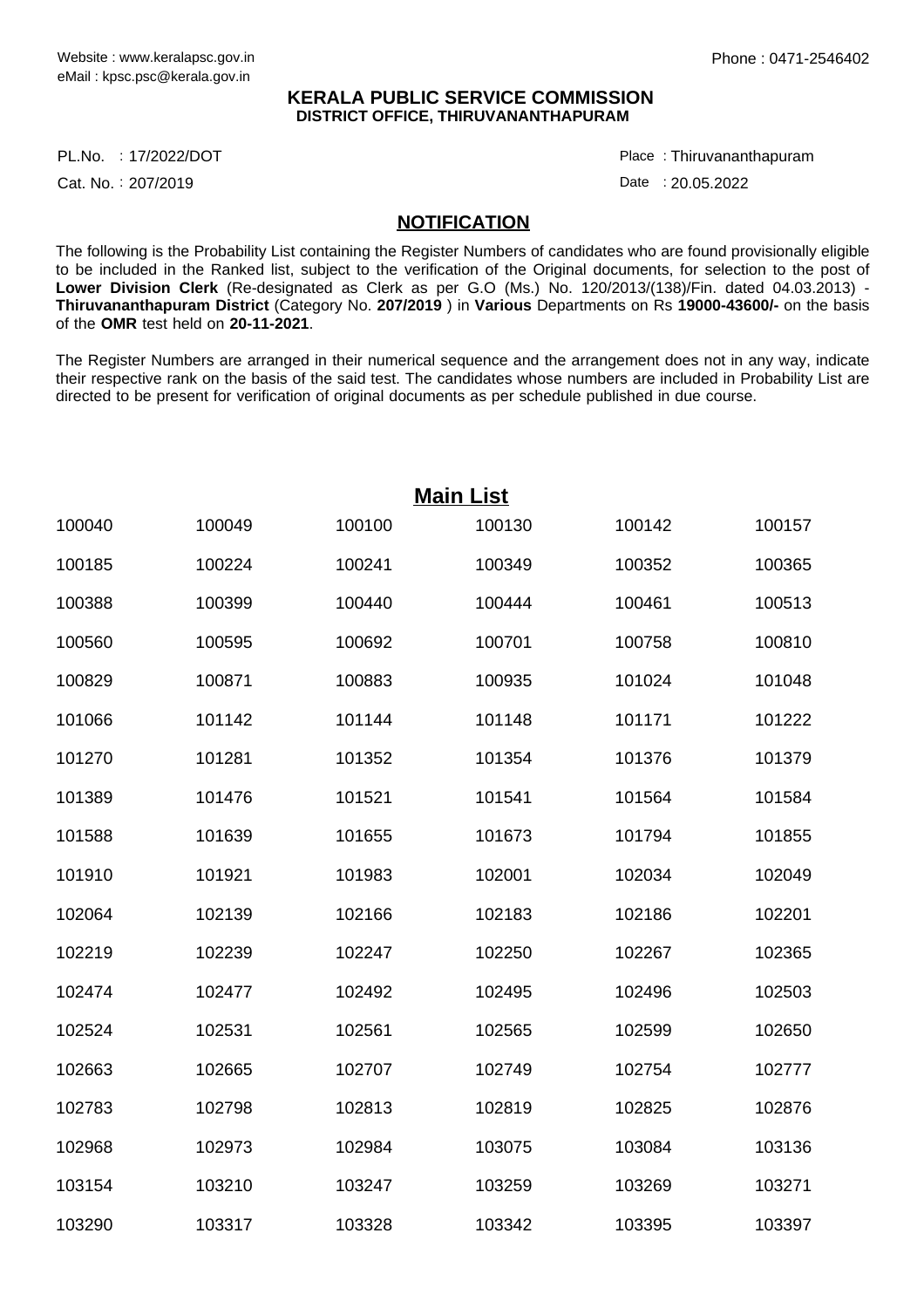| 103398 | 103438 | 103458 | 103469 | 103472 | 103477 |
|--------|--------|--------|--------|--------|--------|
| 103510 | 103531 | 103630 | 103634 | 103638 | 103640 |
| 103656 | 103706 | 103754 | 103759 | 103804 | 103871 |
| 103881 | 103887 | 103893 | 103920 | 103944 | 103981 |
| 103994 | 103998 | 104042 | 104053 | 104068 | 104113 |
| 104172 | 104178 | 104188 | 104263 | 104267 | 104292 |
| 104316 | 104318 | 104328 | 104331 | 104343 | 104349 |
| 104492 | 104531 | 104573 | 104579 | 104610 | 104649 |
| 104653 | 104667 | 104759 | 104781 | 104801 | 104807 |
| 104849 | 104862 | 104870 | 104891 | 104898 | 104946 |
| 104960 | 104971 | 105008 | 105034 | 105070 | 105144 |
| 105173 | 105200 | 105201 | 105302 | 105402 | 105410 |
| 105412 | 105414 | 105424 | 105435 | 105452 | 105476 |
| 105486 | 105487 | 105509 | 105529 | 105532 | 105559 |
| 105565 | 105620 | 105639 | 105641 | 105735 | 105762 |
| 105793 | 105805 | 105810 | 105812 | 105876 | 105904 |
| 105907 | 105941 | 105947 | 105972 | 105989 | 105990 |
| 106000 | 106005 | 106015 | 106041 | 106087 | 106094 |
| 106104 | 106133 | 106142 | 106147 | 106162 | 106165 |
| 106192 | 106200 | 106212 | 106229 | 106292 | 106320 |
| 106364 | 106381 | 106384 | 106417 | 106434 | 106565 |
| 106578 | 106589 | 106595 | 106622 | 106638 | 106655 |
| 106667 | 106681 | 106699 | 106726 | 106761 | 106779 |
| 106814 | 106905 | 106933 | 106947 | 106950 | 106967 |
| 106989 | 107044 | 107077 | 107085 | 107110 | 107116 |
| 107140 | 107163 | 107170 | 107176 | 107177 | 107266 |
| 107302 | 107309 | 107351 | 107369 | 107403 | 107408 |
| 107442 | 107462 | 107480 | 107491 | 107495 | 107533 |
| 107544 | 107557 | 107622 | 107627 | 107628 | 107652 |
| 107687 | 107715 | 107784 | 107791 | 107805 | 107833 |
| 107841 | 107871 | 107880 | 107916 | 107943 | 107965 |
| 107976 | 107983 | 108014 | 108055 | 108120 | 108148 |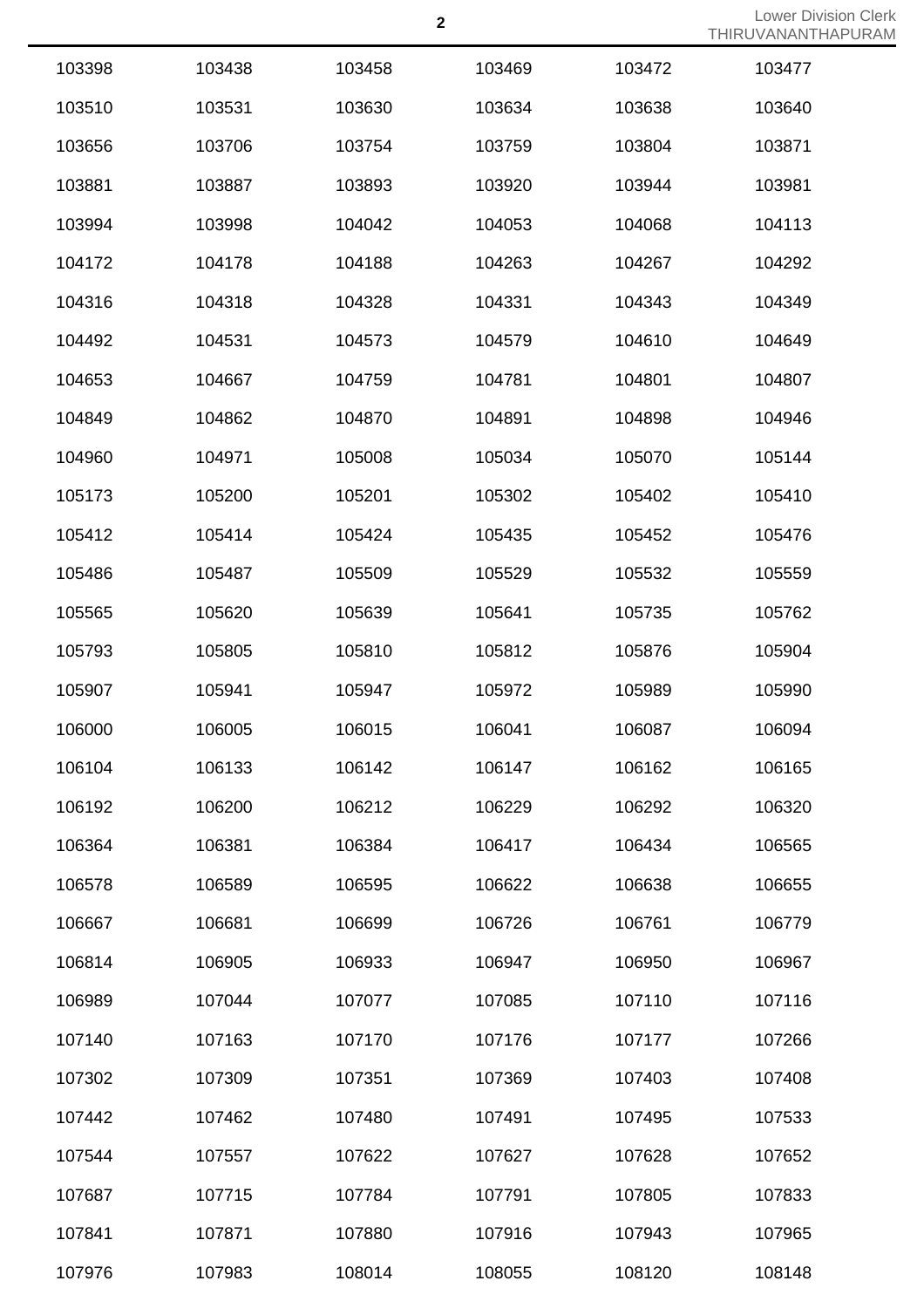| 108155 | 108158 | 108198 | 108204 | 108207 | 108209 |
|--------|--------|--------|--------|--------|--------|
| 108227 | 108267 | 108363 | 108428 | 108447 | 108458 |
| 108502 | 108507 | 108510 | 108520 | 108534 | 108567 |
| 108570 | 108611 | 108616 | 108617 | 108629 | 108639 |
| 108685 | 108686 | 108710 | 108795 | 108839 | 108840 |
| 108862 | 108870 | 108874 | 108925 | 108956 | 108984 |
| 109023 | 109095 | 109104 | 109127 | 109136 | 109158 |
| 109212 | 109219 | 109226 | 109236 | 109251 | 109257 |
| 109289 | 109306 | 109383 | 109387 | 109430 | 109455 |
| 109482 | 109486 | 109524 | 109546 | 109576 | 109583 |
| 109622 | 109637 | 109639 | 109645 | 109659 | 109680 |
| 109703 | 109728 | 109790 | 109797 | 109818 | 109826 |
| 109860 | 109901 | 109951 | 109957 | 110054 | 110069 |
| 110109 | 110129 | 110131 | 110142 | 110188 | 110193 |
| 110229 | 110232 | 110236 | 110240 | 110250 | 110271 |
| 110286 | 110318 | 110329 | 110332 | 110368 | 110387 |
| 110402 | 110433 | 110460 | 110477 | 110498 | 110504 |
| 110535 | 110541 | 110559 | 110589 | 110604 | 110605 |
| 110650 | 110703 | 110706 | 110770 | 110784 | 110791 |
| 110871 | 110895 | 110938 | 110939 | 110954 | 110975 |
| 111042 | 111109 | 111115 | 111124 | 111191 | 111199 |
| 111214 | 111303 | 111315 | 111321 | 111326 | 111354 |
| 111359 | 111371 | 111406 | 111413 | 111434 | 111469 |
| 111483 | 111518 | 111552 | 111630 | 111642 | 111651 |
| 111697 | 111716 | 111720 | 111726 | 111843 | 111869 |
| 111878 | 111890 | 111892 | 111923 | 111963 | 112006 |
| 112025 | 112047 | 112050 | 112092 | 112105 | 112120 |
| 112135 | 112139 | 112160 | 112166 | 112185 | 112212 |
| 112223 | 112227 | 112248 | 112252 | 112284 | 112288 |
| 112300 | 112308 | 112312 | 112353 | 112382 | 112391 |
| 112456 | 112505 | 112514 | 112603 | 112625 | 112634 |
| 112649 | 112655 | 112674 | 112682 | 112697 | 112746 |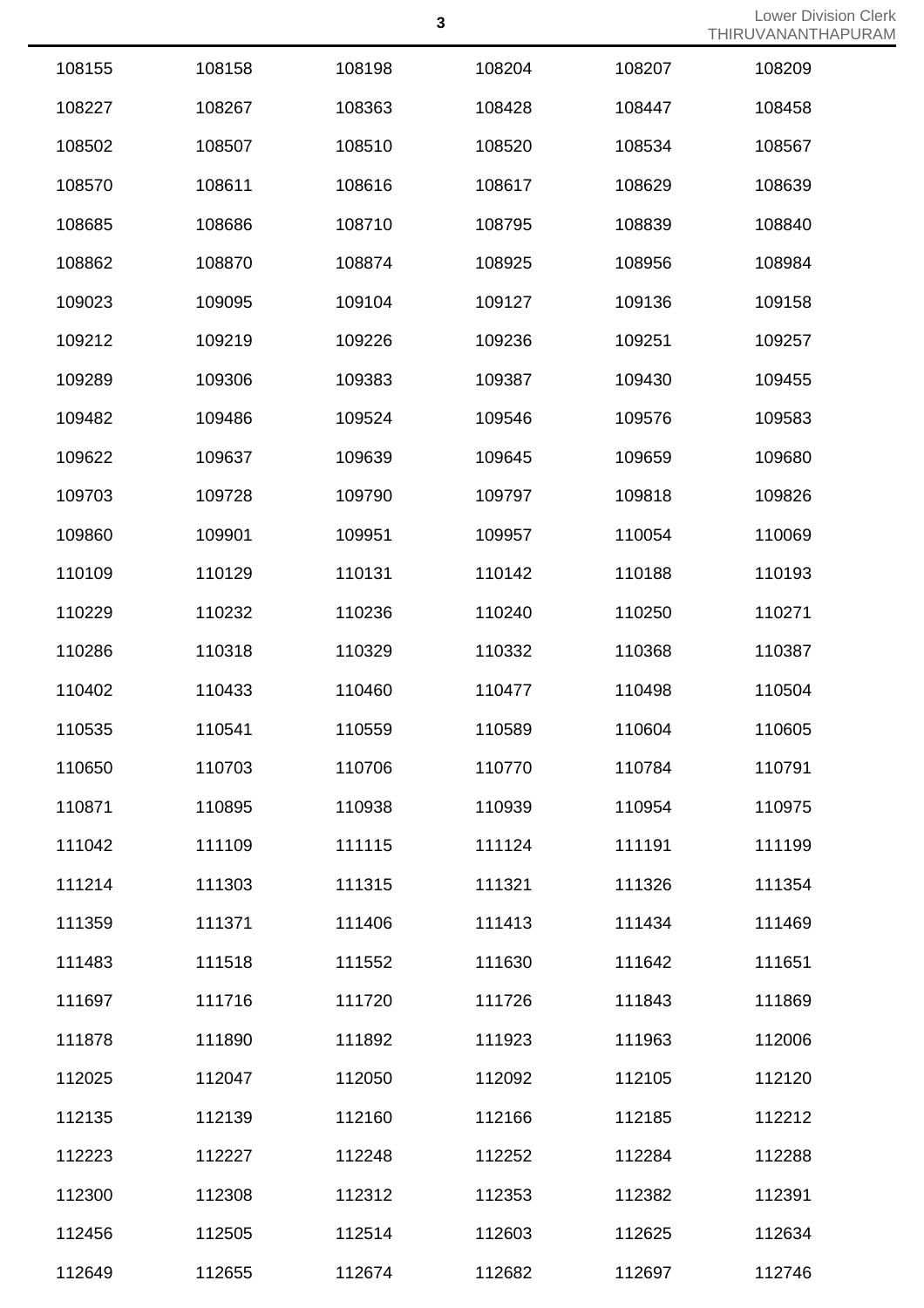|        |        |        |        |        | 11 111 \ U V / \ I \ I \ I \ I I I I I I |
|--------|--------|--------|--------|--------|------------------------------------------|
| 112759 | 112812 | 112814 | 112831 | 112832 | 112862                                   |
| 112865 | 112875 | 112957 | 112963 | 112989 | 113011                                   |
| 113037 | 113042 | 113105 | 113247 | 113254 | 113353                                   |
| 113367 | 113396 | 113494 | 113592 | 113672 | 113682                                   |
| 113694 | 113705 | 113706 | 113709 | 113742 | 113774                                   |
| 113799 | 113872 | 113898 | 113925 | 113934 | 113945                                   |
| 113949 | 113953 | 113997 | 114144 | 114159 | 114201                                   |
| 114238 | 114250 | 114272 | 114288 | 114321 | 114482                                   |
| 114530 | 114531 | 114902 | 114922 | 114928 | 114942                                   |
| 114949 | 114992 | 115009 | 115144 | 115153 | 115163                                   |
| 115220 | 115265 | 115297 | 115343 | 115406 | 115463                                   |
| 115630 | 115729 | 115792 | 115796 | 115843 | 115850                                   |
| 115869 | 115870 | 115874 | 115894 | 115907 | 115908                                   |
| 115916 | 115962 | 116010 | 116037 | 116072 | 116080                                   |
| 116107 | 116139 | 116160 | 116233 | 116253 | 116271                                   |
| 116305 | 116313 | 116325 | 116344 | 116385 | 116399                                   |
| 116405 | 116456 | 116482 | 116506 | 116532 | 116539                                   |
| 116549 | 116554 | 116560 | 116573 | 116601 | 116631                                   |
| 116636 | 116698 | 116699 | 116712 | 116715 | 116721                                   |
| 116723 | 116725 | 116798 | 116812 | 116822 | 116868                                   |
| 116872 | 116874 | 116888 | 116946 | 117013 | 117016                                   |
| 117025 | 117035 | 117060 | 117068 | 117090 | 117091                                   |
| 117194 | 117195 | 117262 | 117269 | 117290 | 117317                                   |
| 117324 | 117346 | 117350 | 117406 | 117443 | 117448                                   |
| 117464 | 117524 | 117525 | 117578 | 117584 | 117617                                   |
| 117638 | 117641 | 117648 | 117697 | 117734 | 117768                                   |
| 117785 | 117788 | 117802 | 117844 | 117905 | 117989                                   |
| 118011 | 118013 | 118021 | 118037 | 118065 | 118075                                   |
| 118111 | 118158 | 118173 | 118202 | 118223 | 118247                                   |
| 118259 | 118265 | 118287 | 118304 | 118310 | 118315                                   |
| 118389 | 118413 | 118429 | 118446 | 118488 | 118504                                   |
| 118525 | 118529 | 118693 | 118789 | 118826 | 118862                                   |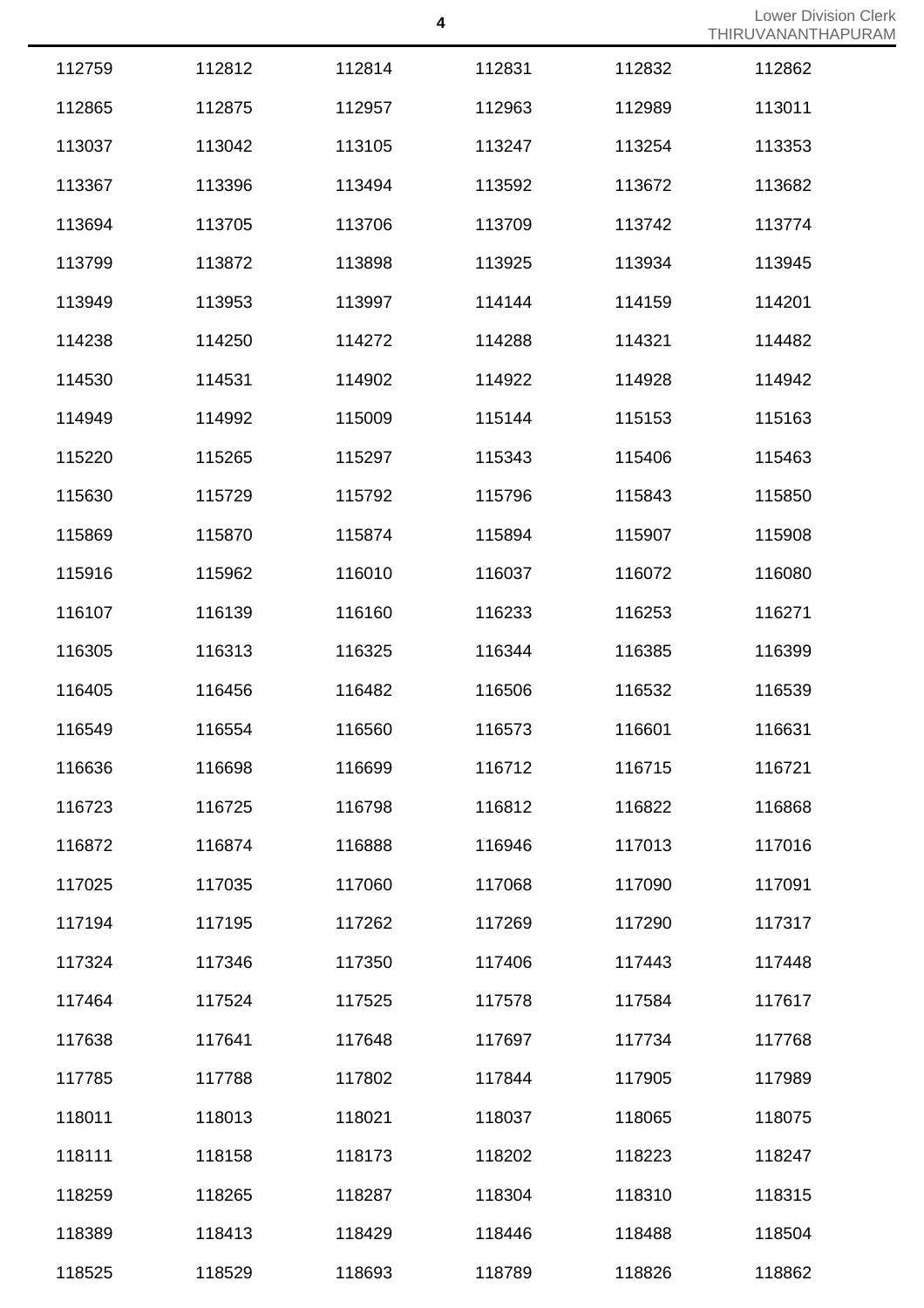| 118888 | 118927 | 118959 | 119000          | 119109 | 119303 |
|--------|--------|--------|-----------------|--------|--------|
| 119354 | 119355 | 119414 | 119424          | 119516 | 119549 |
| 119584 | 119595 | 119598 | 119603          | 119731 | 119820 |
| 119847 | 119851 | 119943 | 119957          | 120025 | 120062 |
| 120097 | 120099 | 120153 | 120212          | 120229 | 120246 |
| 120291 | 120294 | 120296 | 120331          | 120334 | 120358 |
| 120406 | 120445 | 120460 | 120471          | 120476 | 120485 |
| 120499 | 120518 | 120535 | 120544          | 120562 | 120569 |
| 120583 | 120646 | 120699 | 120705          | 120747 | 120763 |
| 120771 | 120788 | 120804 | 120853          | 120873 | 120875 |
| 120893 | 120909 | 120918 | 120924          | 120934 | 120968 |
| 121007 | 121026 | 121028 | 121066          | 121119 | 121160 |
| 121180 | 121195 | 121199 | 121232          | 121246 | 121268 |
| 121427 | 121457 | 121461 | 121515          | 121539 | 121589 |
| 121601 | 121619 | 121689 | 121715          | 121735 | 121753 |
| 121780 | 121874 | 121890 | 121979          | 122128 | 122250 |
| 122302 | 122313 | 122362 | 122384          | 122408 | 122412 |
| 122433 | 122438 | 122527 | 122538          | 122544 | 122576 |
| 122582 | 122660 | 122662 | 122704          | 122706 | 122789 |
| 122803 | 122815 | 122822 | 122903          | 122936 | 122946 |
| 123035 | 123049 | 123156 | 123166          | 123252 | 123312 |
| 123322 | 123377 | 123397 | 123400          | 123460 | 123463 |
| 123474 | 123489 | 123531 | 123533          | 123537 | 123577 |
| 123598 | 123614 | 123616 | 123618          | 123629 | 123632 |
| 123667 | 123695 | 123704 | 123714 DA-LD/CP | 123732 | 123741 |
| 123749 | 123759 | 123783 | 123813          | 123864 | 123892 |
| 123909 | 123926 | 123929 | 123931          | 123935 | 123938 |
| 123951 | 123963 | 123967 | 123972          | 123973 | 123981 |
| 124035 | 124039 | 124084 | 124126          | 124137 | 124152 |
| 124170 | 124183 | 124238 | 124306          | 124307 | 124310 |
| 124352 | 124359 | 124368 | 124382          | 124399 | 124407 |
| 124410 | 124438 | 124449 | 124460          | 124483 | 124491 |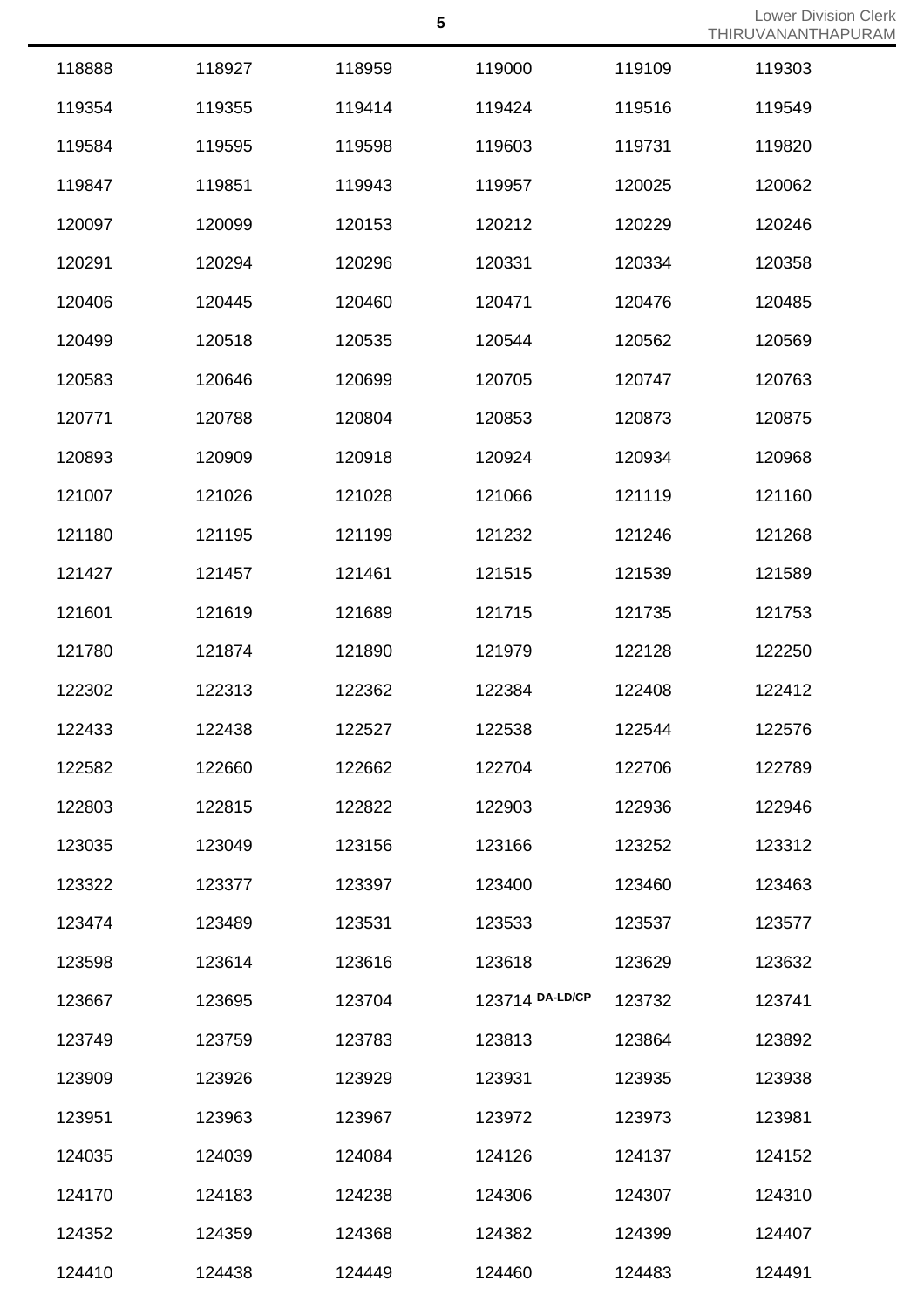|        |        |        |        |        | <u>IIIIINUVAINAINIIIA</u> |
|--------|--------|--------|--------|--------|---------------------------|
| 124506 | 124547 | 124575 | 124593 | 124596 | 124624                    |
| 124629 | 124637 | 124643 | 124651 | 124666 | 124672                    |
| 124706 | 124709 | 124771 | 124777 | 124849 | 124860                    |
| 124895 | 124918 | 124936 | 124948 | 124977 | 124989                    |
| 125067 | 125075 | 125126 | 125243 | 125271 | 125309                    |
| 125318 | 125324 | 125372 | 125382 | 125394 | 125404                    |
| 125447 | 125546 | 125579 | 125583 | 125589 | 125666                    |
| 125691 | 125693 | 125722 | 125727 | 125752 | 125756                    |
| 125843 | 125858 | 125961 | 125970 | 126058 | 126075                    |
| 126100 | 126109 | 126127 | 126184 | 126201 | 126232                    |
| 126288 | 126295 | 126300 | 126343 | 126361 | 126371                    |
| 126400 | 126473 | 126477 | 126483 | 126527 | 126578                    |
| 126618 | 126623 | 126662 | 126676 | 126845 | 126871                    |
| 126883 | 126884 | 126931 | 126943 | 126979 | 126981                    |
| 126983 | 127008 | 127101 | 127163 | 127182 | 127230                    |
| 127231 | 127260 | 127270 | 127282 | 127289 | 127300                    |
| 127371 | 127383 | 127409 | 127447 | 127450 | 127459                    |
| 127465 | 127507 | 127545 | 127561 | 127608 | 127641                    |
| 127663 | 127734 | 127770 | 127783 | 127784 | 127792                    |
| 127826 | 127860 | 127884 | 127895 | 127906 | 127931                    |
| 127947 | 128007 | 128025 | 128054 | 128074 | 128087                    |
| 128090 | 128130 | 128164 | 128173 | 128219 | 128241                    |
| 128278 | 128304 | 128317 | 128374 | 128499 | 128565                    |
| 128582 | 128614 | 128615 | 128673 | 128681 | 128821                    |
| 128829 | 128835 | 128845 | 128869 | 128884 | 128887                    |
| 128908 | 128979 | 128998 | 129001 | 129014 | 129060                    |
| 129106 | 129133 | 129144 | 129188 | 129269 | 129270                    |
| 129299 | 129317 | 129365 | 129419 | 129457 | 129504                    |
| 129531 | 129538 | 129555 | 129606 | 129669 | 129677                    |
| 129679 | 129709 | 129735 | 129773 | 129856 | 129871                    |
| 129882 | 130002 | 130003 | 130039 | 130073 | 130077                    |
| 130090 | 130105 | 130187 | 130211 | 130233 | 130342                    |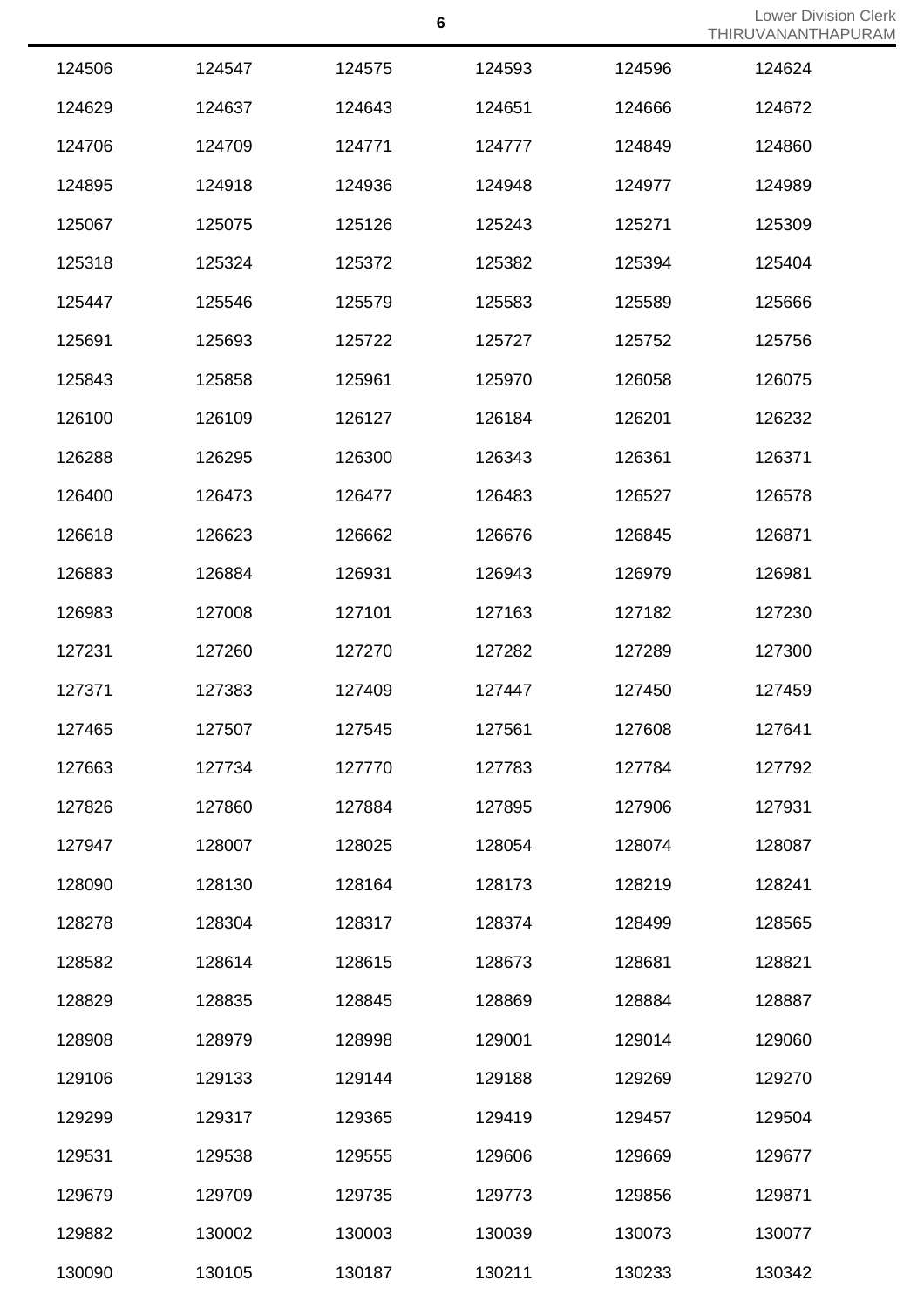| 130471 | 130511 | 130524 | 130562 | 130566 | 130579 |
|--------|--------|--------|--------|--------|--------|
| 130627 | 130697 | 130708 | 130722 | 130732 | 130805 |
| 130810 | 130824 | 130870 | 130882 | 130892 | 130900 |
| 130918 | 130933 | 130935 | 131058 | 131074 | 131084 |
| 131217 | 131225 | 131259 | 131298 | 131301 | 131381 |
| 131427 | 131471 | 131487 | 131515 | 131535 | 131556 |
| 131598 | 131599 | 131620 | 131626 | 131637 | 131646 |
| 131684 | 131743 | 131978 | 131999 | 132085 | 132091 |
| 132145 | 132181 | 132242 | 132270 | 132390 | 132430 |
| 132489 | 132511 | 132649 | 132674 | 132750 | 132784 |
| 132794 | 132797 | 132920 | 132938 | 132940 | 132953 |
| 133057 | 133059 | 133065 | 133086 | 133161 | 133177 |
| 133282 | 133322 | 133323 | 133331 | 133403 | 133407 |
| 133446 | 133591 | 133604 | 133609 | 133620 | 133631 |
| 133636 | 133700 | 133770 | 133860 | 133861 | 133880 |
| 133907 | 133910 | 133922 | 133928 | 133934 | 134029 |
| 134041 | 134051 | 134109 | 134139 | 134165 | 134176 |
| 134280 | 134282 | 134318 | 134327 | 134334 | 134461 |
| 134464 | 134470 | 134472 | 134475 | 134504 | 134554 |
| 134603 | 134614 | 134619 | 134635 | 134650 | 134687 |
| 134759 | 134809 | 134816 | 134825 | 134832 | 134843 |
| 134878 | 134939 | 134948 | 134969 | 135045 | 135117 |
| 135179 | 135183 | 135194 | 135199 | 135201 | 135212 |
| 135217 | 135224 | 135242 | 135324 | 135327 | 135332 |
| 135346 | 135348 | 135368 | 135370 | 135375 | 135389 |
| 135477 | 135587 | 135591 | 135653 | 135664 | 135733 |
| 135746 | 135782 | 135836 | 135889 | 135912 | 135944 |
| 135973 | 136013 | 136034 | 136037 | 136066 | 136083 |
| 136087 | 136148 | 136152 | 136153 | 136423 | 136446 |
| 136525 | 136547 | 136635 | 136688 | 136760 | 136781 |
| 136875 | 136906 | 136944 | 136963 | 136969 | 136991 |
| 136994 | 137002 | 137049 | 137052 | 137056 | 137076 |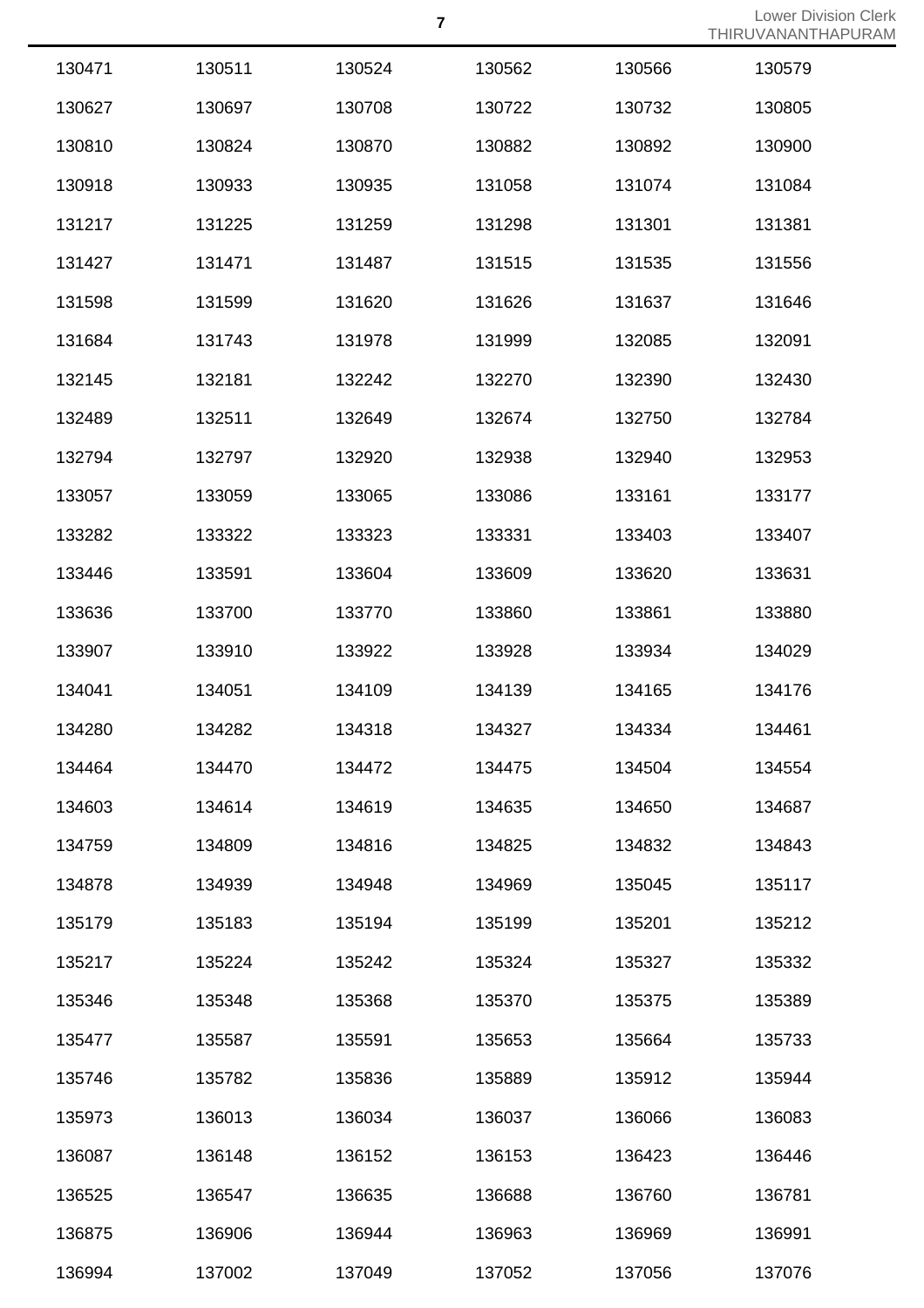|                    | <b>Lower Division Clerk</b> |  |
|--------------------|-----------------------------|--|
| THIRUVANANTHAPURAM |                             |  |

|        |        |        |        |        | 11 111 \ U V / \ I \ I \ I \ I I I I I |
|--------|--------|--------|--------|--------|----------------------------------------|
| 137100 | 137265 | 137292 | 137360 | 137403 | 137405                                 |
| 137470 | 137486 | 137547 | 137572 | 137620 | 137644                                 |
| 137685 | 137692 | 137718 | 137854 | 138025 | 138327                                 |
| 138480 | 138552 | 139713 | 140024 | 140222 | 140248                                 |
| 140555 | 140664 | 140963 | 141052 | 141577 | 141664                                 |
| 141845 | 142271 | 142288 | 142299 | 142458 | 142705                                 |
| 142745 | 143132 | 143426 | 143660 | 143674 | 143764                                 |
| 143955 | 144210 | 144435 | 144567 | 144579 | 144851                                 |
| 144923 | 145229 | 145235 | 145239 | 145475 | 145540                                 |
| 145626 | 145841 | 145873 | 146475 | 146603 | 146916                                 |
| 147025 | 147293 | 147525 | 147641 | 147864 | 148229                                 |
| 148402 | 148732 | 148937 | 149161 | 149184 | 149205                                 |
| 149229 | 149536 | 149839 | 150211 | 150372 | 151003                                 |
| 151272 | 151499 | 152094 | 152535 | 152568 | 152944                                 |
| 153002 | 153197 | 153307 | 153523 | 153589 | 153870                                 |
| 154013 | 154425 | 154553 | 154586 | 154594 | 155292                                 |
| 155293 | 155961 | 156100 | 156160 | 156403 | 156590                                 |
| 156778 | 156825 | 156921 | 156930 | 157271 | 157288                                 |
| 157516 | 157883 | 157933 | 157945 | 158267 | 158324                                 |
| 158381 | 158765 | 158946 | 159102 | 159389 | 159429                                 |
| 159837 | 159842 | 160111 | 160263 | 160339 | 160348                                 |
| 160392 | 160860 | 160981 | 161212 | 161398 | 161574                                 |
| 161687 | 161817 | 161927 | 162007 | 162407 | 163122                                 |
| 163376 | 163841 | 163950 | 164021 | 164073 | 164412                                 |
| 164849 | 164938 | 165036 | 165150 | 165172 | 165789                                 |
| 166874 | 168943 | 171249 | 171696 | 171789 | 171986                                 |
| 173185 | 173992 | 174533 | 175488 | 177110 | 183663                                 |
| 185624 | 187939 | 188851 | 189114 | 192258 | 217380                                 |
| 252552 | 269211 | 295801 | 301511 | 305131 | 316153                                 |
| 319404 |        |        |        |        |                                        |

**Supplementary List**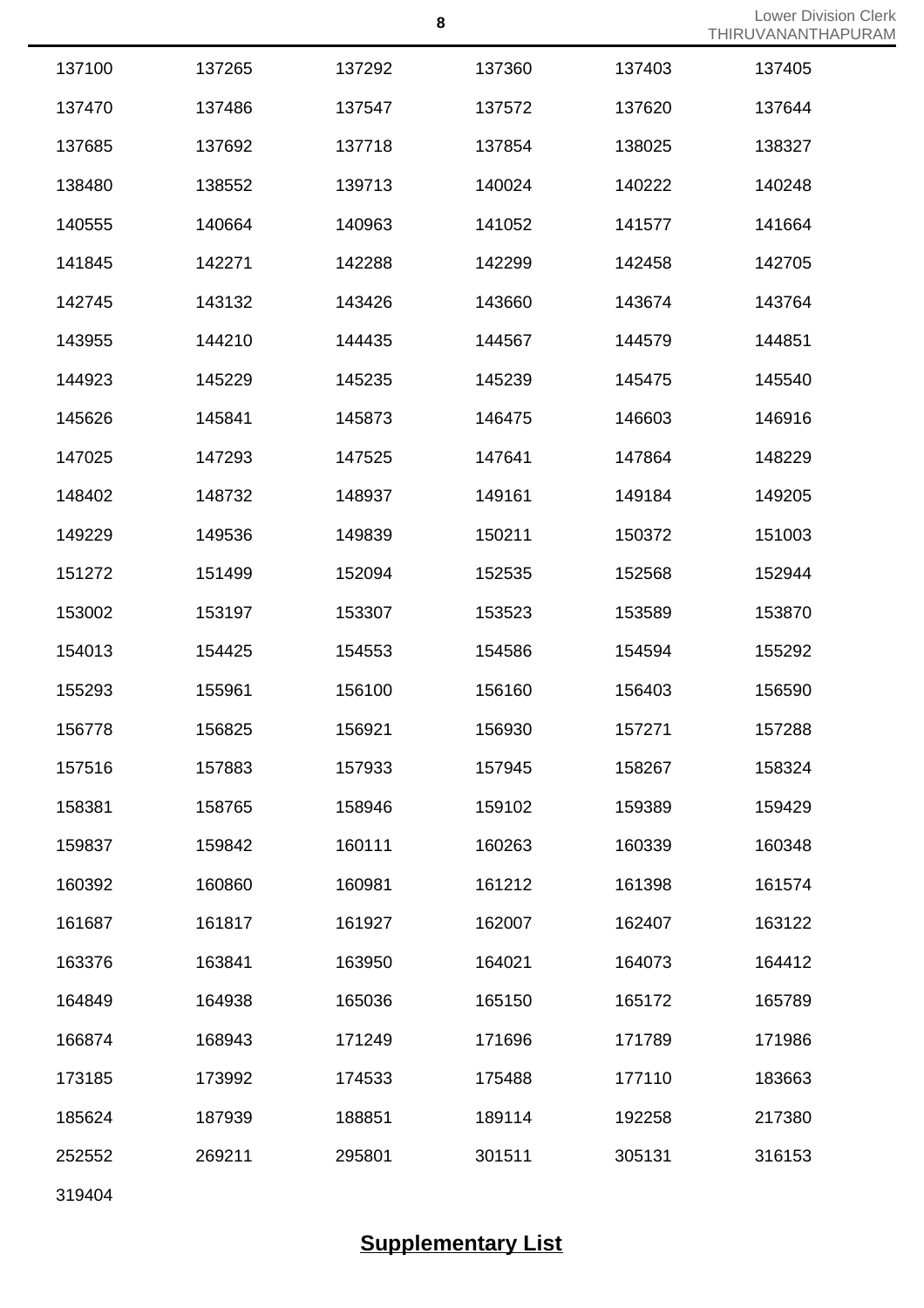### **Ezhava/Thiyya/Billava**

|        |        | <u>EZIIdva/TIIIyya/DIIIdva</u> |        |        |        |
|--------|--------|--------------------------------|--------|--------|--------|
| 100122 | 100376 | 100533                         | 100601 | 100894 | 101032 |
| 101047 | 101050 | 101120 DA-LD/CP                | 101268 | 101278 | 101669 |
| 101691 | 101888 | 101946                         | 102290 | 102587 | 102741 |
| 102797 | 102965 | 103270                         | 103343 | 103657 | 104004 |
| 104190 | 104280 | 104558                         | 104574 | 104595 | 104603 |
| 104954 | 104956 | 105467                         | 105598 | 105734 | 105923 |
| 106064 | 106084 | 106219                         | 106352 | 106414 | 106564 |
| 106781 | 107102 | 107174                         | 107231 | 107678 | 107803 |
| 107846 | 108208 | 108353                         | 108444 | 108553 | 108719 |
| 108788 | 109119 | 109190                         | 109292 | 109350 | 109502 |
| 109563 | 109736 | 109740                         | 110031 | 110105 | 110276 |
| 110313 | 110409 | 110586                         | 110635 | 110710 | 110905 |
| 110953 | 110985 | 111120                         | 111186 | 111539 | 111609 |
| 111610 | 111635 | 111679                         | 111795 | 111887 | 112219 |
| 112390 | 112605 | 112858                         | 112943 | 112949 | 112985 |
| 113165 | 113232 | 113296                         | 113519 | 113582 | 113645 |
| 113648 | 113715 | 114145                         | 114200 | 114222 | 114625 |
| 114729 | 114923 | 115043                         | 115140 | 115236 | 115423 |
| 115645 | 115701 | 115854                         | 115857 | 115937 | 116087 |
| 116266 | 116312 | 116314                         | 116383 | 116459 | 116641 |
| 117049 | 117117 | 117190                         | 117279 | 117347 | 117395 |
| 117668 | 118003 | 118016                         | 118034 | 118194 | 118619 |
| 118947 | 119081 | 119223                         | 119232 | 119306 | 119569 |
| 119734 | 119786 | 119900                         | 120352 | 120391 | 120467 |
| 120642 | 121027 | 121060                         | 121259 | 121839 | 122079 |
| 122503 | 122981 | 122984                         | 124116 | 124391 | 124602 |
| 124673 | 124736 | 124940                         | 125005 | 125295 | 125425 |
| 125676 | 125974 | 126043                         | 126054 | 126083 | 126138 |
| 126489 | 126933 | 127199                         | 127395 | 127432 | 127435 |
| 127574 | 127733 | 127796                         | 127914 | 127934 | 128220 |
| 128856 | 129665 | 129966                         | 130651 | 130746 | 131359 |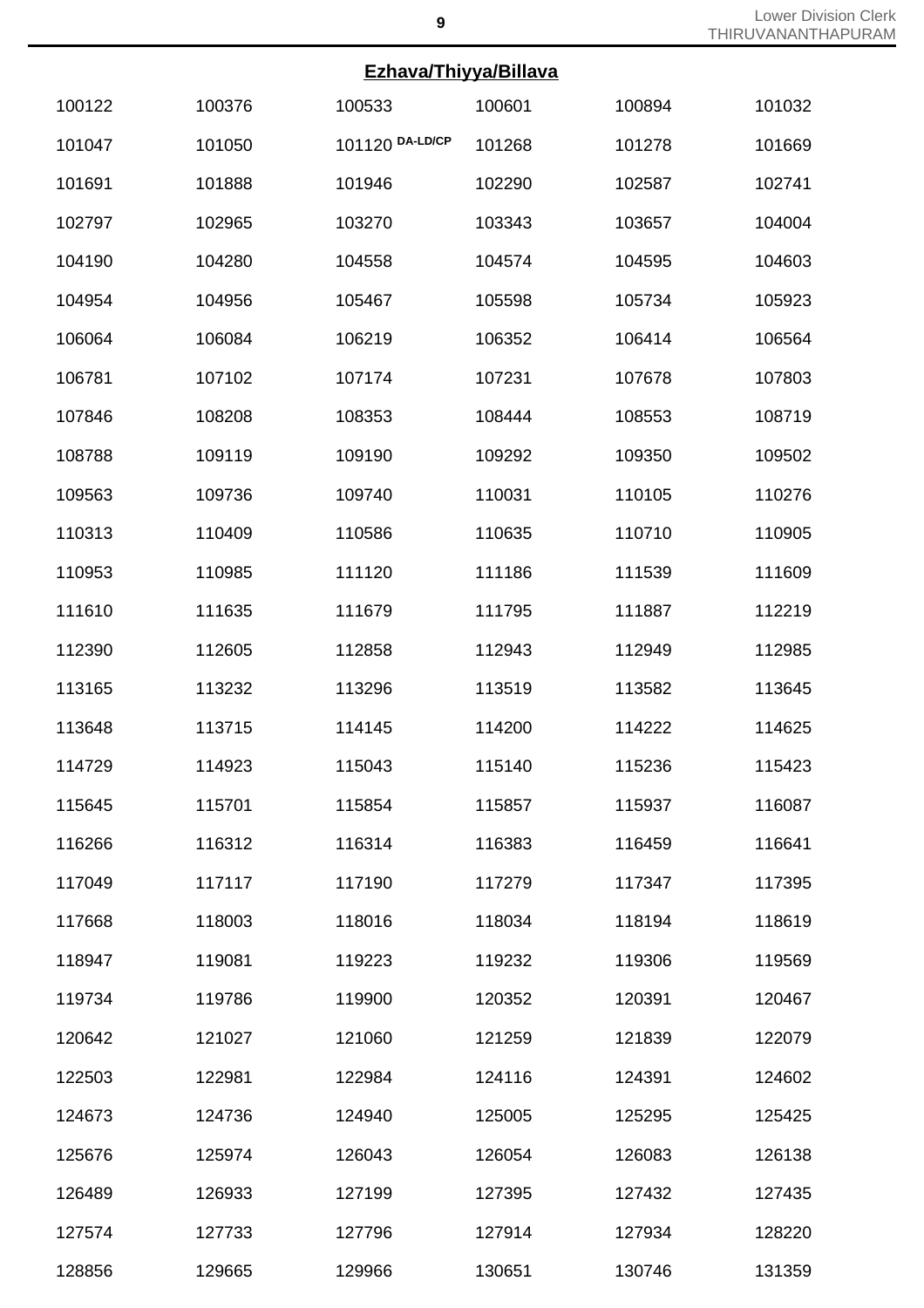|        |        |        |                        |        | <u>I HIRUVANAN I H</u> |
|--------|--------|--------|------------------------|--------|------------------------|
| 131501 | 131711 | 132153 | 132296                 | 132362 | 132880                 |
| 133072 | 133234 | 133258 | 133408                 | 133486 | 133629                 |
| 133630 | 133670 | 134070 | 134080                 | 134333 | 134493                 |
| 134528 | 134680 | 134792 | 134925                 | 135085 | 135135                 |
| 135237 | 135254 | 135270 | 135271                 | 135660 | 135803                 |
| 135913 | 136244 | 136307 | 136503                 | 136839 | 136891                 |
| 137094 | 137123 | 137281 | 137589                 | 137815 | 138109                 |
| 139911 | 140226 | 140502 | 142252                 | 143746 | 144008                 |
| 144022 | 144842 | 145825 | 146082                 | 148052 | 148155                 |
| 148157 | 149334 | 149830 | 150293                 | 150975 | 152694                 |
| 153843 | 154428 | 154991 | 157532                 | 157549 | 158603                 |
| 160295 | 161426 | 161991 | 162062                 | 163893 | 176577                 |
| 180314 | 180595 | 182674 | 189281                 | 199549 | 265795                 |
| 268129 |        |        |                        |        |                        |
|        |        |        | <b>Scheduled Caste</b> |        |                        |
| 100162 | 100195 | 100198 | 100736                 | 100780 | 101383                 |
| 101985 | 102002 | 102177 | 102490                 | 102993 | 103566                 |
| 103861 | 103886 | 103942 | 104176                 | 104287 | 104458                 |
| 105142 | 105853 | 106286 | 106332                 | 106725 | 106783                 |
| 107019 | 107038 | 107093 | 107214                 | 107426 | 108013                 |
| 108725 | 108983 | 109250 | 109769                 | 109787 | 109805                 |
| 109823 | 110374 | 110685 | 110790                 | 111309 | 111655                 |
| 111748 | 111872 | 111913 | 112287                 | 112313 | 112315                 |
| 112393 | 112405 | 112769 | 113018                 | 113185 | 113256                 |
| 113457 | 113630 | 113899 | 114180                 | 114934 | 115207                 |
| 115259 | 115339 | 116095 | 116377                 | 116661 | 116991                 |
| 117130 | 117316 | 117454 | 117537                 | 118123 | 118171                 |
| 118311 | 118491 | 119216 | 120232                 | 120387 | 120473                 |
| 120553 | 121131 | 121145 | 121190                 | 121304 | 122167                 |
| 122318 | 122688 | 122919 | 122992                 | 123116 | 123776                 |
| 124187 | 124282 | 124885 | 125107                 | 125422 | 125784                 |
| 125948 | 126039 | 126209 | 126294                 | 126486 | 126653                 |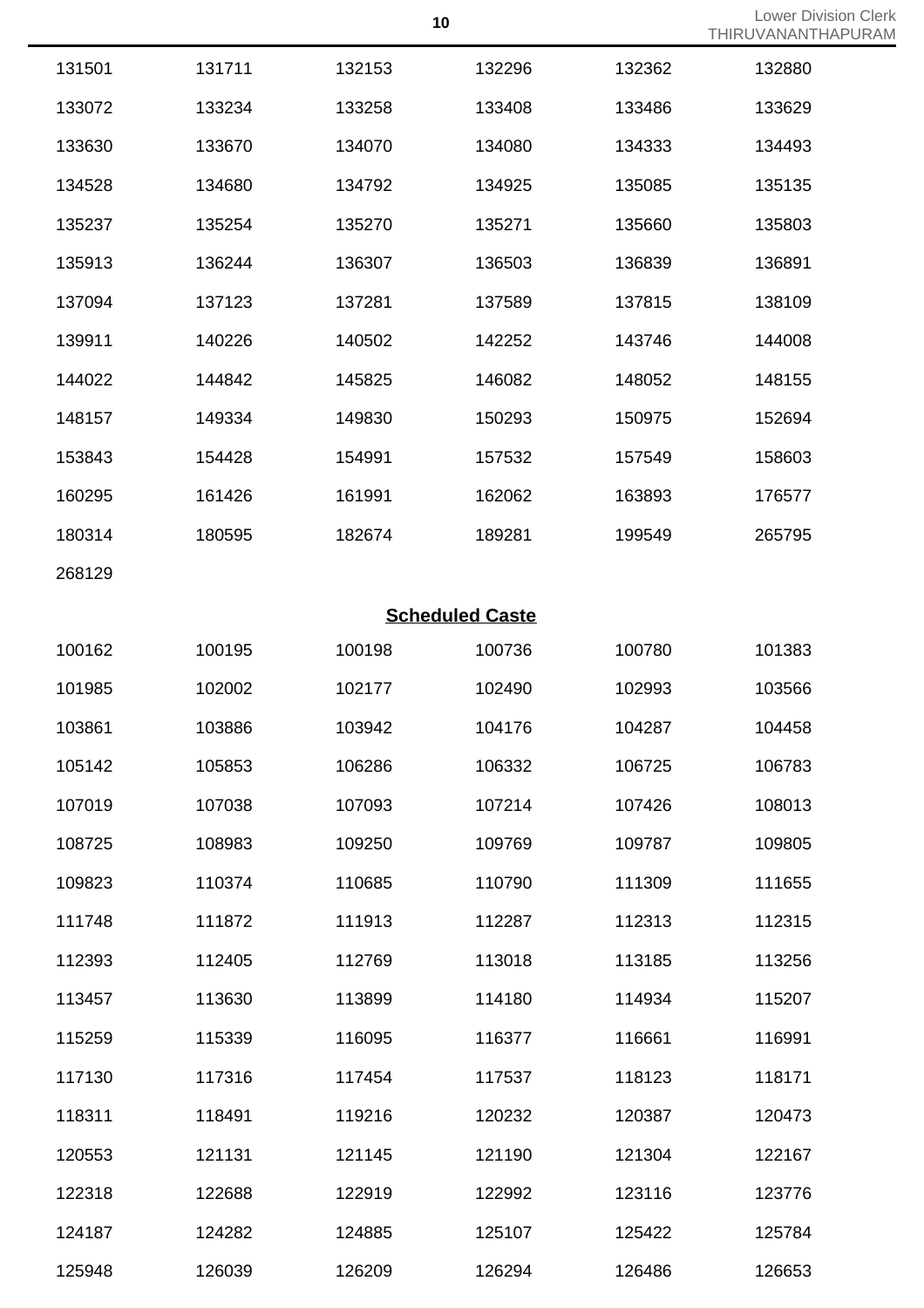| 126798                 | 127218       | 127226 | 127767          | 127845          | 127955       |  |  |  |
|------------------------|--------------|--------|-----------------|-----------------|--------------|--|--|--|
| 127980                 | 128033       | 128039 | 129376          | 129672          | 131383       |  |  |  |
| 132219                 | 132236       | 132834 | 133055          | 133373          | 133380       |  |  |  |
| 133476                 | 133597       | 133675 | 133908          | 134033          | 135263       |  |  |  |
| 135564                 | 136054       | 136621 | 136769          | 136784          | 136898       |  |  |  |
| 137270                 | 138049       | 140950 | 141343          | 142342          | 144195       |  |  |  |
| 145568                 | 149157       | 149564 | 150393          | 153622          | 154112       |  |  |  |
| 158206                 | 159465       | 164994 | 165827          | 168904          | 182631       |  |  |  |
| 216280                 | 333074       |        |                 |                 |              |  |  |  |
| <b>Scheduled Tribe</b> |              |        |                 |                 |              |  |  |  |
| 100265                 | 100360       | 100432 | 100728          | 100857          | 100889       |  |  |  |
| 100922 DA-LD/CP        | 101175       | 101298 | 101829 DA-LD/CP | 102123          | 102591       |  |  |  |
| 102690                 | 102873       | 102901 | 103614          | 104670          | 104760       |  |  |  |
| 105863                 | 105969       | 106474 | 106796          | 107234          | 107466       |  |  |  |
| 108268                 | 108621       | 108845 | 109656          | 109759          | 110249       |  |  |  |
| 110524                 | 112629       | 112708 | 114027          | 114364          | 114501       |  |  |  |
| 115100                 | 115616       | 115989 | 116191          | 116234          | 116334       |  |  |  |
| 116380                 | 116570       | 116970 | 117140          | 117416 DA-LD/CP | 117913 DA-HI |  |  |  |
| 118068                 | 118149       | 118404 | 118516          | 118792          | 119153       |  |  |  |
| 119262                 | 119388       | 119559 | 119737          | 119764          | 120369       |  |  |  |
| 120762                 | 120796       | 120989 | 121024          | 121408          | 122402       |  |  |  |
| 122439                 | 123266       | 123384 | 123499          | 124993          | 125312       |  |  |  |
| 125500                 | 126279       | 127363 | 127761          | 128360          | 128572       |  |  |  |
| 128624                 | 128669       | 128944 | 129090          | 129484          | 129486       |  |  |  |
| 130707                 | 130875       | 131124 | 131206          | 131436          | 132343       |  |  |  |
| 133391                 | 133653       | 133834 | 133916          | 133918          | 135041       |  |  |  |
| 135080                 | 135300 DA-LV | 135403 | 135993          | 136261          | 136887       |  |  |  |

137697 146064 167292 190769 193637

199168 **DA-LD/CP** 202509 207618 217070 227446

304598 304833 305351 305759 306011

306730 306787 307227 307729 308108

308256 308651 308978 309183 309301

Lower Division Clerk

THIRUVANANTHAPURAM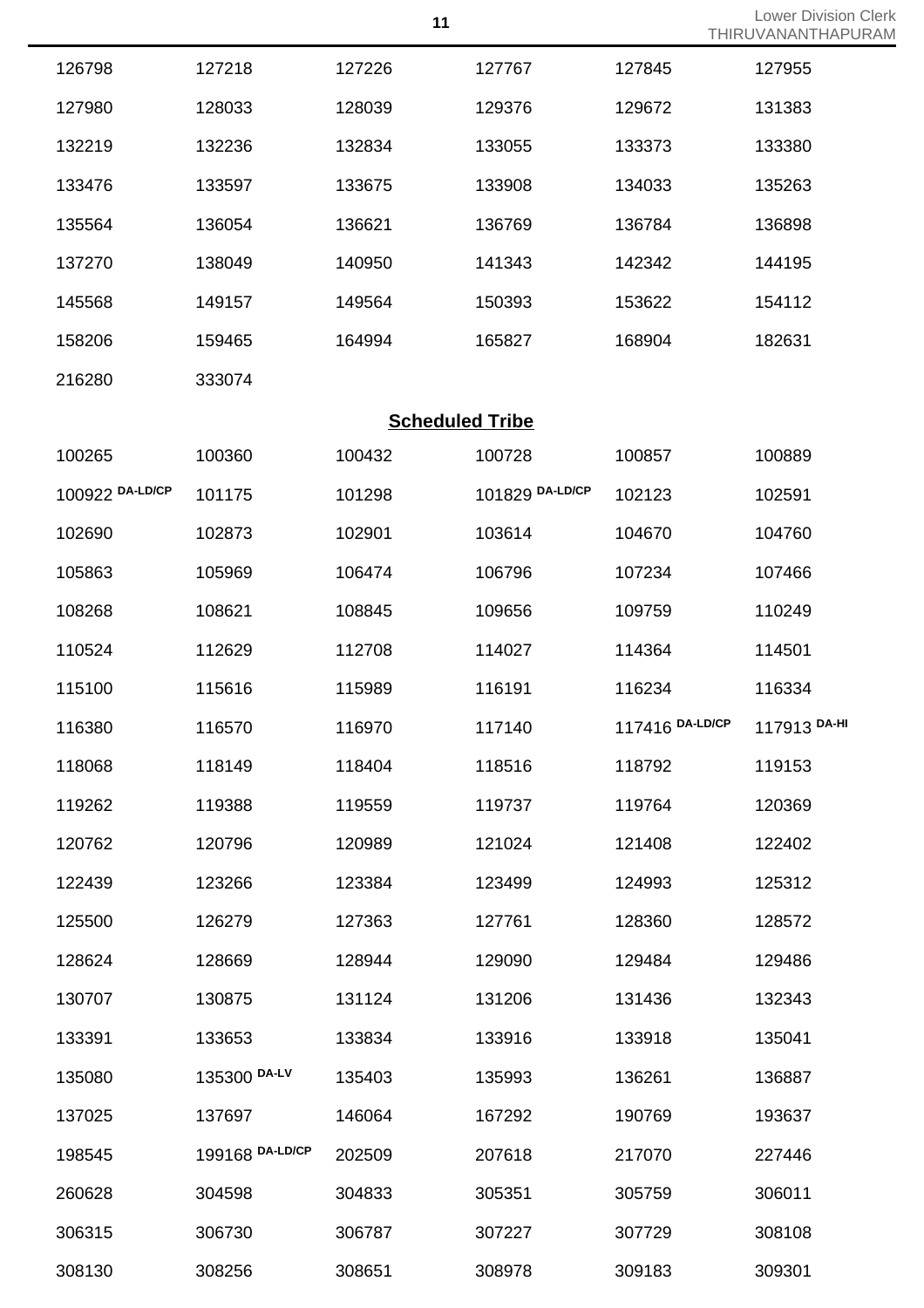| 309565 | 309743 | 309901        | 310038 | 310061 | 310098 |
|--------|--------|---------------|--------|--------|--------|
| 310340 | 310355 | 310450        | 310721 | 310820 | 310919 |
| 310945 | 311264 | 311312        | 313221 | 327202 | 329641 |
| 333510 | 333525 |               |        |        |        |
|        |        | <b>Muslim</b> |        |        |        |
| 100054 | 100149 | 100298        | 100824 | 100987 | 101157 |
| 101187 | 101342 | 101708        | 101806 | 102253 | 102484 |
| 102529 | 102543 | 102641        | 102814 | 102972 | 103266 |
| 103304 | 103732 | 103991        | 104048 | 104104 | 104294 |
| 104377 | 104446 | 104499        | 104512 | 104529 | 104586 |
| 104646 | 105315 | 105368        | 105534 | 105700 | 105892 |
| 105960 | 106349 | 106549        | 106787 | 106831 | 106944 |
| 106981 | 107087 | 107289        | 107520 | 107781 | 107794 |
| 107799 | 108042 | 108115        | 108405 | 108651 | 108666 |
| 109117 | 109238 | 109398        | 109423 | 109974 | 110450 |
| 110534 | 110590 | 110616        | 110667 | 110867 | 110885 |
| 111049 | 111264 | 111451        | 111607 | 111751 | 111774 |
| 111916 | 112264 | 112508        | 112773 | 112853 | 113036 |
| 113215 | 113262 | 113564        | 114151 | 114828 | 115761 |
| 115849 | 116366 | 116444        | 116599 | 116686 | 116701 |
| 116705 | 116775 | 116994        | 117110 | 117328 | 117485 |
| 117665 | 117963 | 117981        | 118124 | 118333 | 118386 |
| 118496 | 118925 | 119417        | 119805 | 120227 | 120336 |
| 120348 | 120527 | 120578        | 120880 | 120971 | 121095 |
| 121214 | 121234 | 121428        | 122529 | 122740 | 122911 |
| 123346 | 123465 | 123950        | 124034 | 124242 | 124309 |
| 124388 | 124511 | 124531        | 124621 | 124801 | 124888 |
| 124997 | 125258 | 125342        | 125416 | 125423 | 125429 |
| 125437 | 125483 | 125563        | 125724 | 125788 | 126199 |
| 126313 | 126387 | 126431        | 126610 | 126674 | 126857 |
| 126961 | 127167 | 127335        | 127377 | 127379 | 127848 |

129551 129587 129589 129985 130142

**12** Lower Division Clerk<br>THE INCOLLATE LABLE PAM THIRUVANANTHAPURAM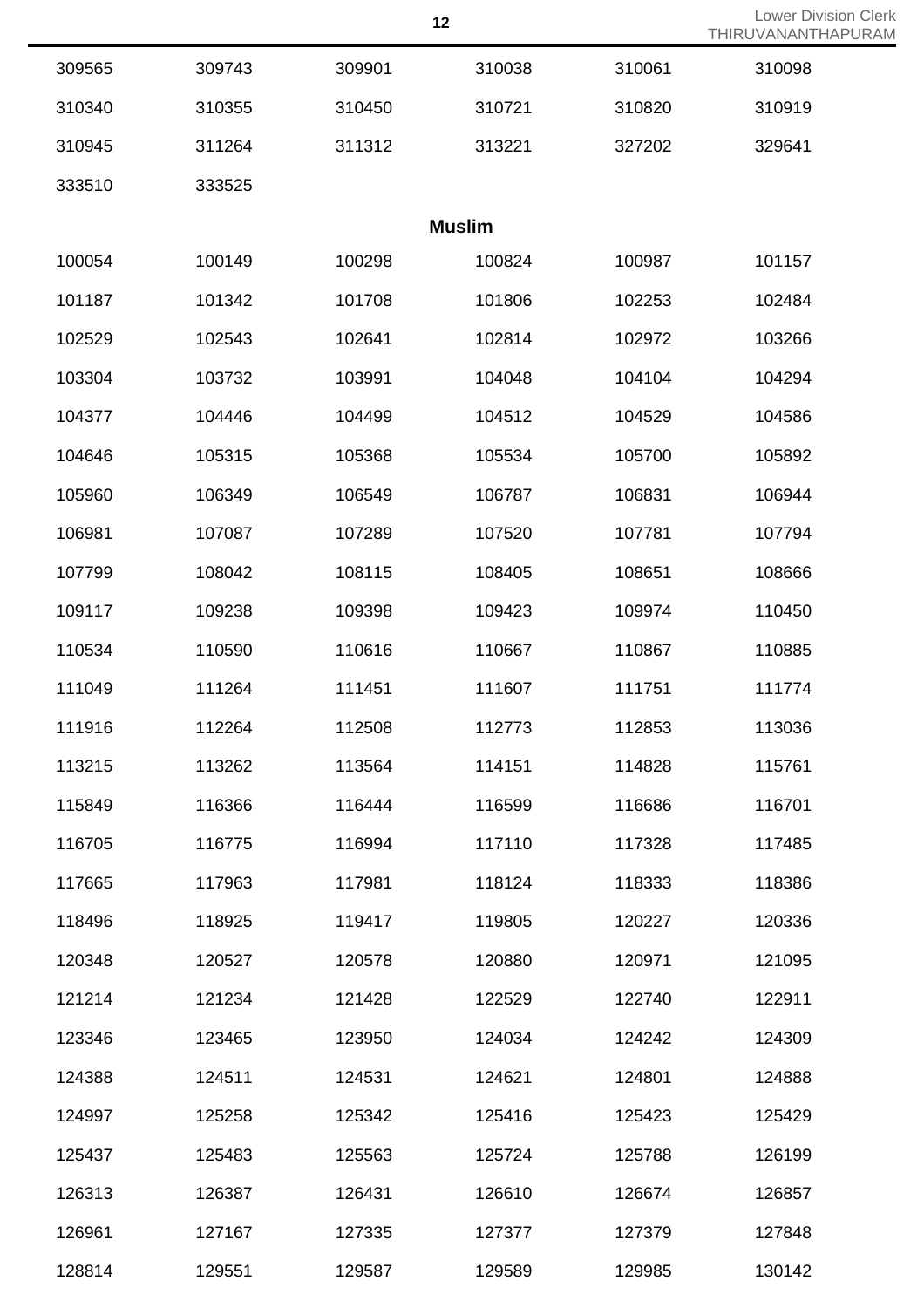| 13 | <b>Lower Division Clerk</b> |  |  |  |
|----|-----------------------------|--|--|--|
|    | THIRUVANANTHAPURAM          |  |  |  |

| 130410 | 130557 | 130799 | 131089                     | 131489 | 132021          |
|--------|--------|--------|----------------------------|--------|-----------------|
| 132025 | 132298 | 132567 | 133141                     | 133187 | 133625          |
| 133927 | 134019 | 134025 | 134348                     | 134590 | 134655          |
| 134727 | 134764 | 134797 | 134952                     | 135016 | 135030          |
| 135414 | 135503 | 135535 | 135621                     | 135680 | 136914          |
| 137107 | 137320 | 137390 | 137690                     | 138908 | 139499          |
| 139601 | 140579 | 140916 | 141290                     | 142100 | 142410          |
| 142722 | 147372 | 147663 | 147666                     | 147874 | 148553          |
| 149450 | 151881 | 151919 | 152375                     | 152649 | 154030          |
| 154626 | 154928 | 155062 | 161191                     | 162591 | 162675          |
| 163540 | 164035 | 165153 | 169392                     | 268989 |                 |
|        |        |        | <b>Latin Catholics/A.I</b> |        |                 |
| 100085 | 100090 | 100609 | 102655                     | 102831 | 102912 DA-LD/CP |
| 103033 | 103322 | 103568 | 103689                     | 103771 | 104401          |
| 104528 | 105479 | 105978 | 106132                     | 106402 | 106751          |
| 107304 | 107623 | 108111 | 108393                     | 108443 | 108555          |
| 109006 | 109268 | 109381 | 110080                     | 110252 | 110580          |
| 110684 | 110719 | 111468 | 111718                     | 112386 | 112467          |
| 113139 | 114277 | 115323 | 115948                     | 116031 | 116074          |
| 116607 | 116797 | 117791 | 117881                     | 118647 | 119213          |
| 119357 | 119831 | 120545 | 121644                     | 121877 | 123441          |
| 123456 | 123517 | 124436 | 124638                     | 124846 | 125536          |
| 129279 | 130152 | 131443 | 131506                     | 131814 | 133529          |
| 133603 | 134644 | 135383 | 136816                     | 140184 | 143631          |
| 144340 | 153768 | 159797 | 162767                     |        |                 |
|        |        |        | <b>OBC</b>                 |        |                 |
| 100261 | 100306 | 100748 | 101025                     | 101660 | 103088          |
| 103956 | 104147 | 104471 | 105109                     | 105158 | 105231          |
| 105685 | 105703 | 106040 | 106776                     | 107847 | 107919          |
| 107973 | 108492 | 109253 | 109447                     | 110751 | 111249          |
| 111522 | 111762 | 112444 | 112795                     | 112983 | 114810          |
| 116909 | 118734 | 120053 | 120098                     | 120271 | 120439          |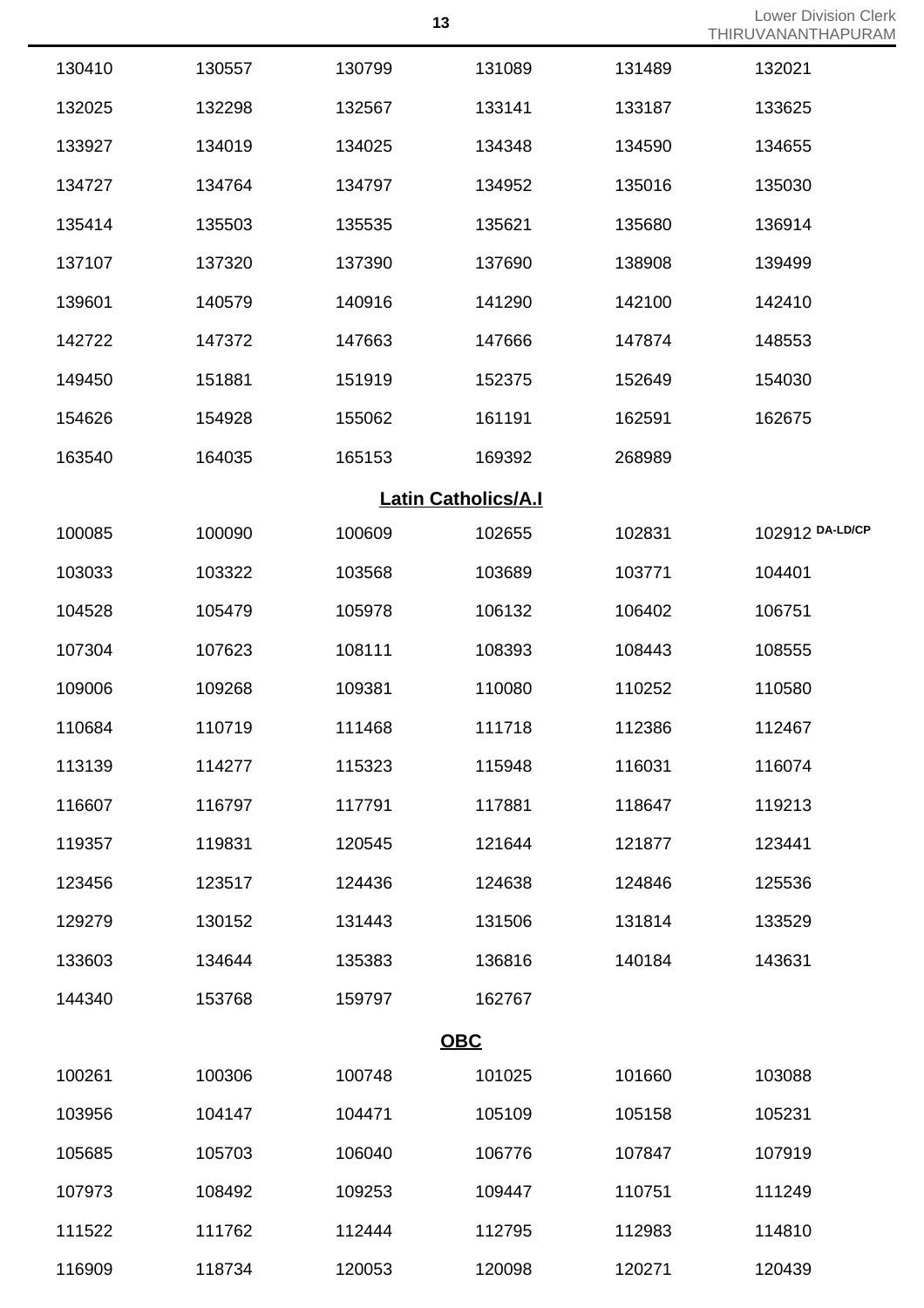| 14 | <b>Lower Division Clerk</b> |
|----|-----------------------------|
|    | THIRUVANANTHAPURAM          |

|        |        |                                                 |                    |        | THIRUVANANTH/ |
|--------|--------|-------------------------------------------------|--------------------|--------|---------------|
| 122097 | 123010 | 123626                                          | 123636             | 124231 | 124334        |
| 127133 | 127954 | 128026                                          | 130350             | 130444 | 133232        |
| 134071 | 135203 | 135274                                          | 135379             | 135470 | 140014        |
| 148932 | 163418 | 192468                                          |                    |        |               |
|        |        |                                                 | <b>Viswakarma</b>  |        |               |
| 100116 | 101188 | 102464                                          | 102845             | 102858 | 104123        |
| 104716 | 104986 | 105745                                          | 106570             | 106800 | 108052        |
| 109256 | 110183 | 110816                                          | 111508             | 111601 | 112916        |
| 113347 | 115388 | 115868                                          | 117175             | 117954 | 118392        |
| 118477 | 119104 | 120920                                          | 122223             | 122230 | 122485        |
| 123240 | 123802 | 123889                                          | 123901             | 124699 | 124922        |
| 125498 | 125745 | 126005                                          | 127134             | 128099 | 130743        |
| 132758 | 133822 | 133839                                          | 134639             | 134647 | 134862        |
| 135141 | 135551 | 137246                                          | 138083             | 141539 | 144117        |
| 148285 | 165807 | 168219                                          |                    |        |               |
|        |        |                                                 | <b>SIUC Nadar</b>  |        |               |
| 100114 | 101033 | 101492                                          | 103837             | 105538 | 112994        |
| 116876 | 124537 | 124668                                          | 126484             | 127550 | 127699        |
| 128176 | 129095 | 130027                                          | 132105             | 133265 | 133527        |
| 134775 |        |                                                 |                    |        |               |
|        |        | <b>Scheduled Caste Converts to Christianity</b> |                    |        |               |
| 101682 | 108857 | 109270                                          | 110331             | 110443 | 112683        |
| 116779 | 118235 | 120902                                          | 121542             | 121552 | 124969        |
| 126133 | 129964 | 135017                                          | 138537             | 168971 | 169602        |
| 199267 |        |                                                 |                    |        |               |
|        |        |                                                 | <b>Dheevara</b>    |        |               |
| 103369 | 103794 | 105657                                          | 109005             | 111753 | 115959        |
| 116695 | 120279 | 143046                                          | 143712             | 146478 | 147490        |
| 150893 | 162106 | 171051                                          | 188589             | 194015 | 196054        |
| 209094 |        |                                                 |                    |        |               |
|        |        |                                                 | <b>Hindu Nadar</b> |        |               |
| 103489 | 105002 | 105096                                          | 105618             | 106312 | 106603        |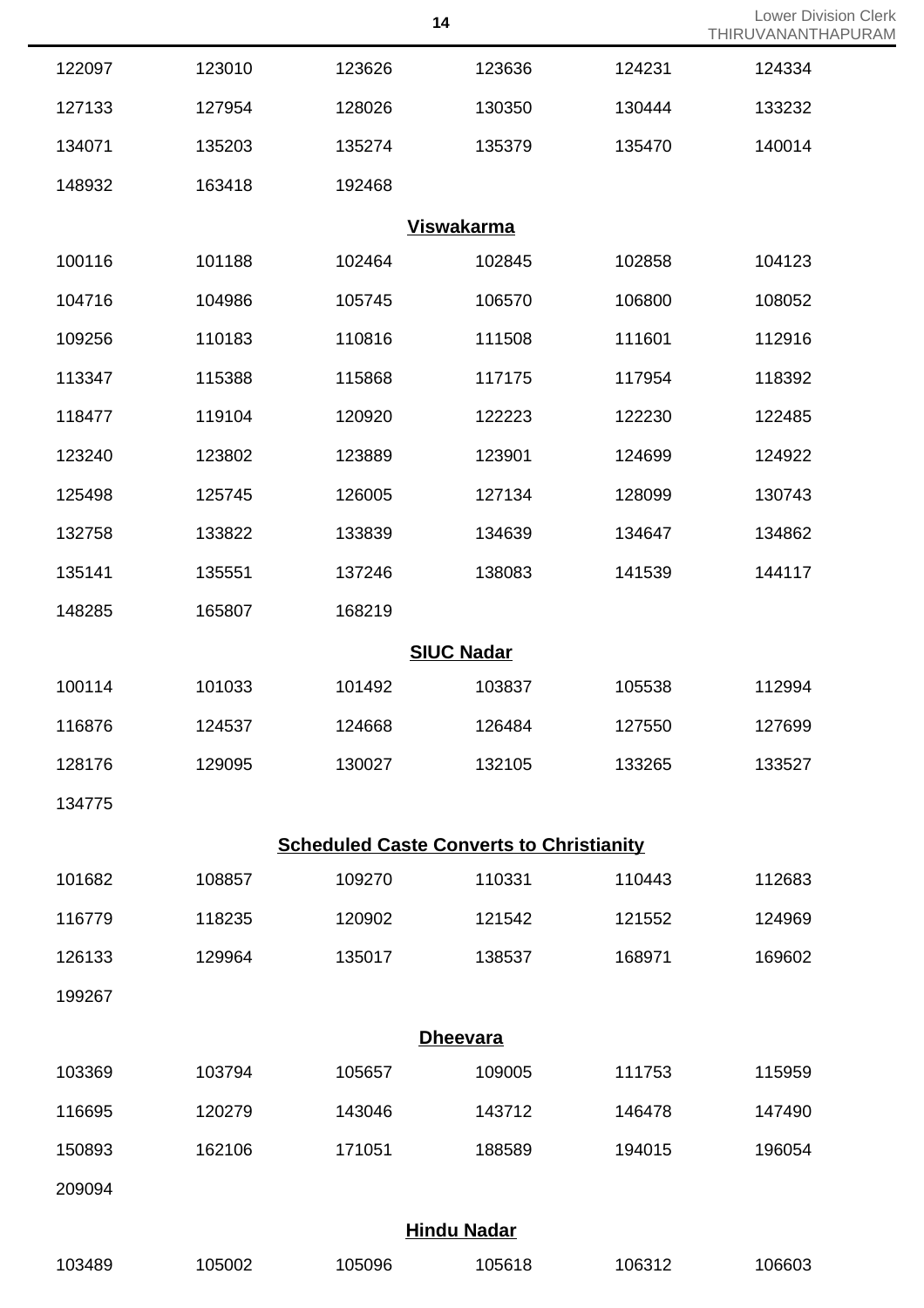| 15 | <b>Lower Division Clerk</b> |  |  |
|----|-----------------------------|--|--|
|    | THIRUVANANTHAPURAM          |  |  |

| 107196 | 111788 | 112293 | 119769 | 120091 | 120407 |  |
|--------|--------|--------|--------|--------|--------|--|
| 120838 | 120898 | 121595 | 122122 | 124599 | 125488 |  |
| 127526 |        |        |        |        |        |  |

### **Economically Weaker Section**

Nil

# **List of Differently Abled Candidates for 3% Reservation**

| <b>Low Vision</b> |              |              |                           |              |              |  |
|-------------------|--------------|--------------|---------------------------|--------------|--------------|--|
| 100623 DA-LV      | 101117 DA-LV | 101329 DA-LV | 102313 DA-LV              | 102921 DA-LV | 103117 DA-LV |  |
| 103724 DA-LV      | 104026 DA-LV | 104414 DA-LV | 104824 DA-LV              | 105021 DA-LV | 115816 DA-LV |  |
| 115822 DA-LV      | 115828 DA-LV | 116012 DA-LV | 116021 DA-LV              | 116420 DA-LV | 116622 DA-LV |  |
| 117411 DA-LV      | 117918 DA-LV | 117921 DA-LV | 119921 DA-LV              | 120828 DA-LV | 123212 DA-LV |  |
| 123227 DA-LV      | 125017 DA-LV | 125027 DA-LV | 125212 DA-LV              | 125220 DA-LV | 125817 DA-LV |  |
| 125822 DA-LV      | 126225 DA-LV | 126711 DA-LV | 127717 DA-LV              | 134697 DA-LV | 134904 DA-LV |  |
| 135308 DA-LV      | 135498 DA-LV | 139242 DA-LV | 140346 DA-LV              | 141135 DA-LV | 161434 DA-LV |  |
| 171298 DA-LV      |              |              |                           |              |              |  |
|                   |              |              | <b>Hearing Impairment</b> |              |              |  |
| 100616 DA-HI      | 100617 DA-HI | 101314 DA-HI | 101614 DA-HI              | 101628 DA-HI | 101821 DA-HI |  |
| 101825 DA-HI      | 102030 DA-HI | 102321 DA-HI | 102326 DA-HI              | 102327 DA-HI | 102622 DA-HI |  |
| 103723 DA-HI      | 104413 DA-HI | 104624 DA-HI | 104628 DA-HI              | 105016 DA-HI | 105223 DA-HI |  |
| 115813 DA-HI      | 116225 DA-HI | 116614 DA-HI | 116617 DA-HI              | 117428 DA-HI | 117716 DA-HI |  |
| 117913 DA-HI      | 119713 DA-HI | 119720 DA-HI | 119925 DA-HI              | 123414 DA-HI | 124221 DA-HI |  |
| 125825 DA-HI      | 126229 DA-HI | 127120 DA-HI | 127417 DA-HI              | 127428 DA-HI | 133300 DA-HI |  |
| 133306 DA-HI      | 133509 DA-HI | 133800 DA-HI | 135110 DA-HI              | 158030 DA-HI | 181358 DA-HI |  |
| 190267 DA-HI      |              |              |                           |              |              |  |

## **Locomotor Disability / Cerebral Palsy**

| 100017 DA-LD/CP | 100921 DA-LD/CP | 100925 DA-LD/CP | 101120 DA-LD/CP | 101814 DA-LD/CP | 102014 DA-LD/CP |
|-----------------|-----------------|-----------------|-----------------|-----------------|-----------------|
| 102318 DA-LD/CP | 102619 DA-LD/CP | 102912 DA-LD/CP | 103719 DA-LD/CP | 104214 DA-LD/CP | 104630 DA-LD/CP |
| 104817 DA-LD/CP | 104825 DA-LD/CP | 104829 DA-LD/CP | 116214 DA-LD/CP | 117712 DA-LD/CP | 117721 DA-LD/CP |
| 117920 DA-LD/CP | 119917 DA-LD/CP | 120112 DA-LD/CP | 120128 DA-LD/CP | 120615 DA-LD/CP | 121019 DA-LD/CP |
| 123213 DA-LD/CP | 123714 DA-LD/CP | 124420 DA-LD/CP | 124424 DA-LD/CP | 125012 DA-LD/CP | 125018 DA-LD/CP |
| 125211 DA-LD/CP | 125522 DA-LD/CP | 126213 DA-LD/CP | 126929 DA-LD/CP | 133099 DA-LD/CP | 133101 DA-LD/CP |
| 133803 DA-LD/CP | 134409 DA-LD/CP | 134906 DA-LD/CP | 135106 DA-LD/CP | 135303 DA-LD/CP | 135306 DA-LD/CP |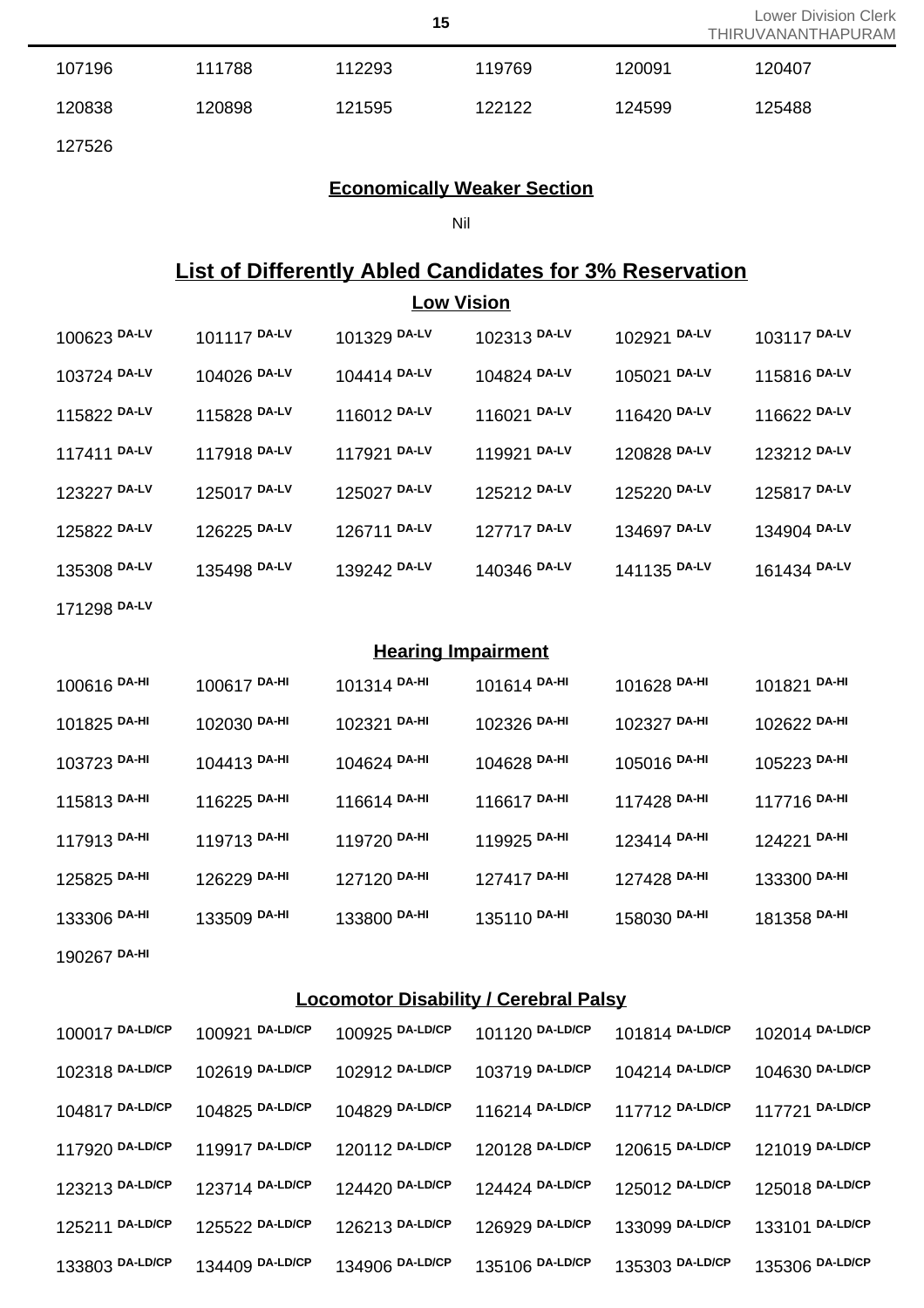135492 **DA-LD/CP**